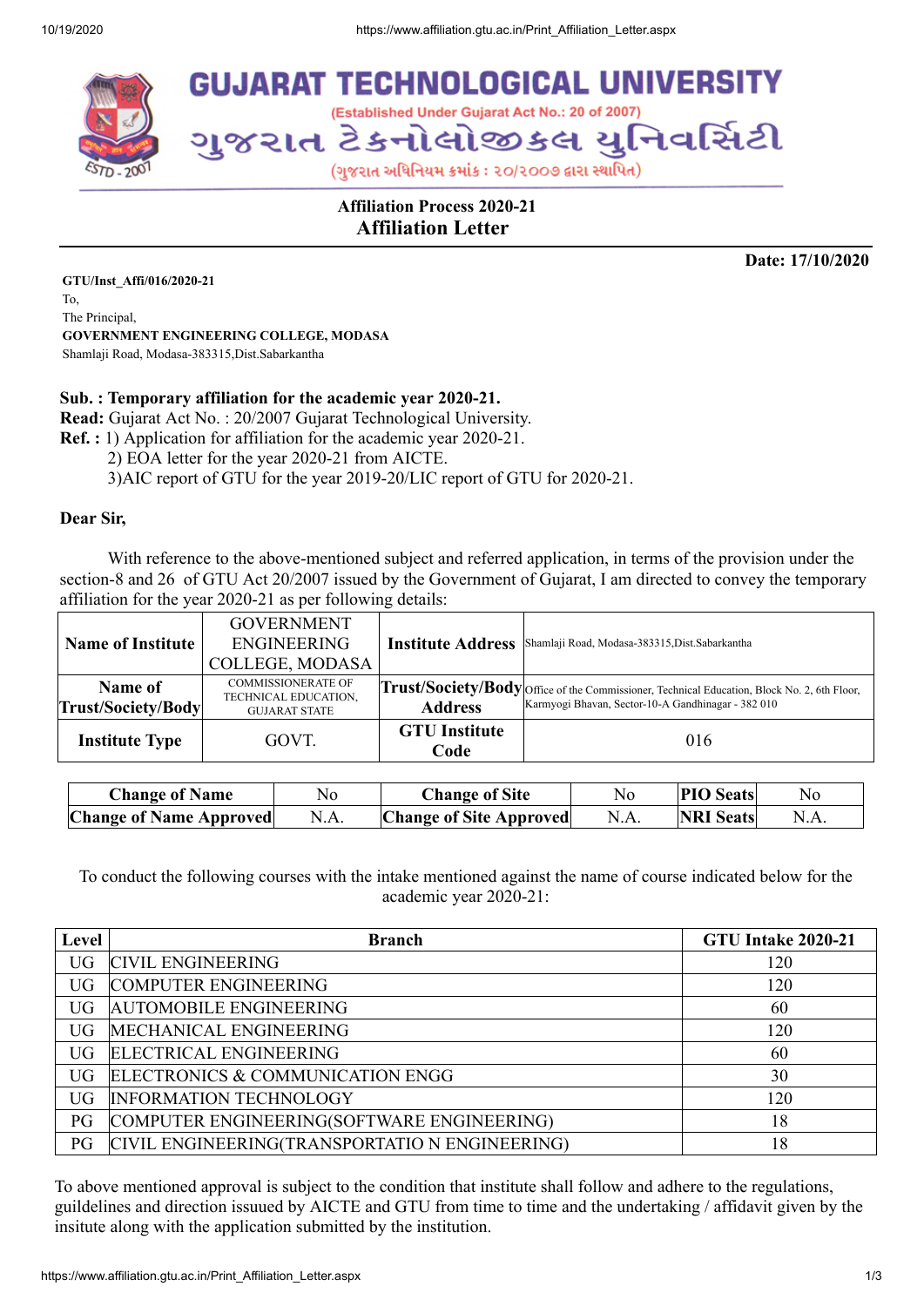# **The following compliances are required to be done by your Institute/College Immediately.**

 $\rightarrow$  Provide Sufficient International Journals, E-Journals, Library books titles & Volumes are purchase as Prescribe by AICTE Norms.

 $\rightarrow$  Provide facility to develop skill knowledge as per requirement of curricula.

 $\rightarrow$  Administrative staff is to be appointed as per norms.

 $\rightarrow$  Provide sufficient E - assessment facility for as per GTU Norms.

 $\rightarrow$  The Institute shall take appropriate measures for prevention of ragging in any form, in the light of UGC regulation "Prevention and Prohibition of Ragging in Technical Institutions, Universities including Deemed to Universities imparting technical education" Regulation 2009.

 $\rightarrow$  As per the instruction of UGC/AICTE/GOG/Admission Committee Gujarat, any institute cannot keep any original document of any students.

 $\rightarrow$  University may also conduct inspections with or without notifying the dates to verify specific complaints or nonrepresentation, violation of norms and standards, mal-practices etc.

 $\rightarrow$  Principal must be endorsed by GTU.

 $\rightarrow$  Required faculty ratio based on program is as follows:

| Level | <b>Ratio</b> |
|-------|--------------|
| РG    | 01:15        |
| UG    | 01:20        |

 $\rightarrow$  Laboratory, workshops and other facilities must be available for all the UG & PG courses.

The above mentioned criteria will be considered from upcoming year and all institutes are instructed to seek prior permission from GTU before introduction of new programme, any change in existing programme and extension of affiliation in existing courses before applying to AICTE/COA/PCI/or any apex body. Those institutions who have not completed the deficiencies of the previous year LIC report, university authority will take action against the institute and shall put the institute under "No Admission Zone" for the entire set of courses in the next academic year even though approval is given by apex body.

Please note that University can take appropriate action according to the provision of the Gujarat act 20/2007 and issue appropriate affiliation letter Notification in case of non compliance of the deficiency.

## **♦ This order is issued with the approval of Hon'ble Vice-Chancellor.**

**Dr.K.N.Kher**

**Registrar**

#### **Copy Submitted with repect to:-**

**The Principal Secretary** (Technical Education), Education Department, Block no-5,8th Floor, New Sachivalaya,Gandhinagar-382010.

**The Director,** Commissionerate of Technical Education, Wing-B, 6th floor, Karmayogi Bhavan,Gandhinagar.